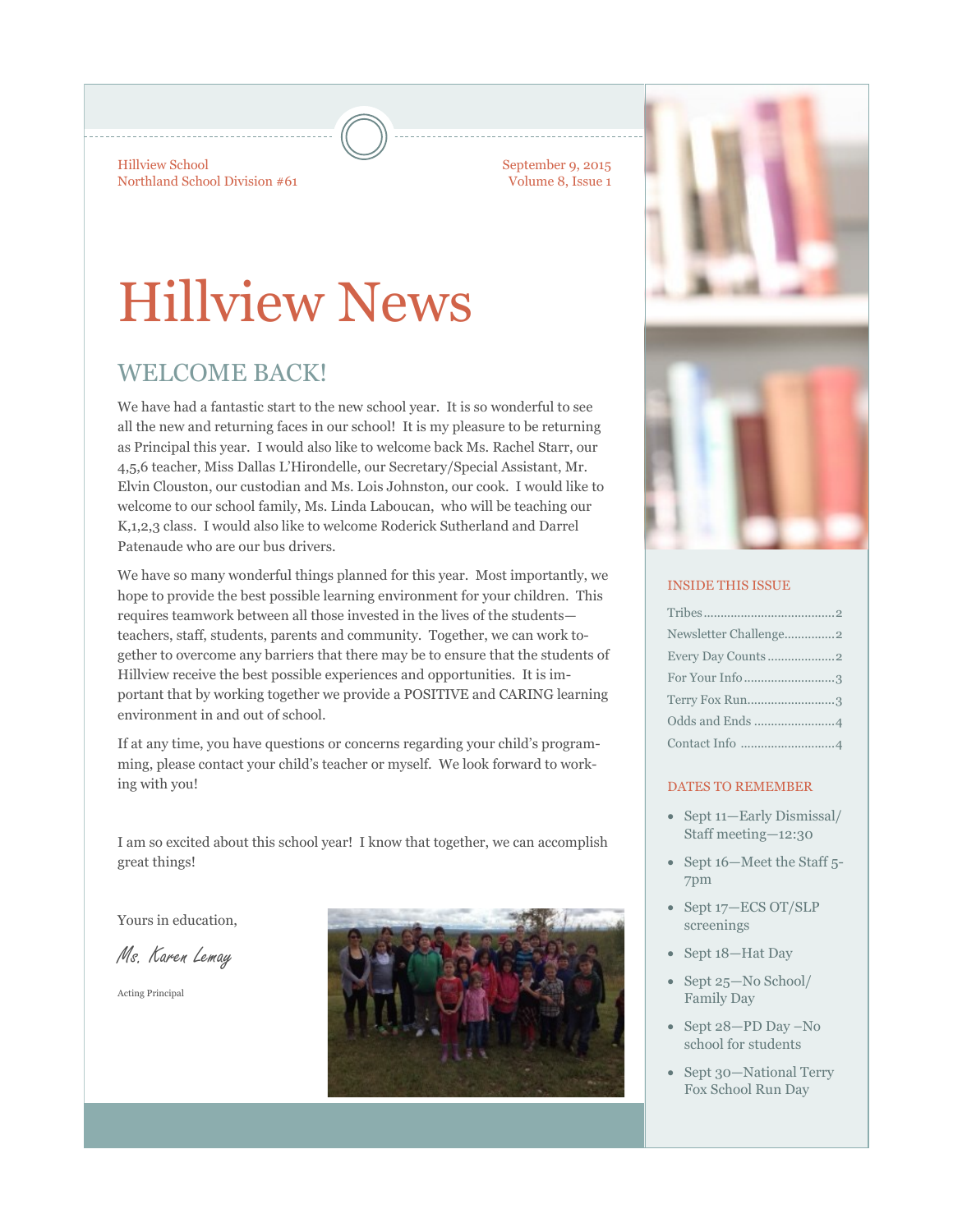

### **TRIBES**

Once again, we are implementing Tribes at Hillview. Our new teachers are being trained in the process and it will be an integral part of our school culture.

The clear purpose of the Tribes process is to assure the healthy development of every child so that each one has the knowledge, skills and resiliency to be successful in a rapidly changing world.

Students achieve because they feel included and appreciated by peers and teachers, are respected for their different abilities, cultures, gender, interests and dreams, are actively involved in their own learning, and have positive expectations from others that they will succeed.

You will hear your child talking about the Four Agreements. They are :

- 1. Attentive Listenening
- 2. Appreciations—No Put-downs
- 3. Participation and the Right to Pass
- Mutual Respect

These are the main ground rules of the process and we will be working to maintain these agreements.

"Every school should be a model home, a complete community actively developing future compassionate citizens capable of creating, leading and contributing to the kind of democratic communities - in which we all long to live." *- Jeanne Gibbs, creator of Tribes*

### NEWSLETTER

### CHALLENGE

In every issue of Hillview News there will be three spelling errors throughout the newsletter. Look for the errors, circle them and return the newsletter with your child (it will be returned to you). Your child will then be entered into a draw for a small prize each month. The draw this month will be held September 18.

Good luck!

### EVERY DAY COUNTS

Our goal is that every child attends school regularly. Showing up for school has a huge impact on a student's academic success starting in kindergarten and continuing through high school. Even as children grow older and more independent, families play a key role in making sure students get to school safely every day and understand why attendance is so important for success in school and in life.

We realize some absences are unavoidable due to health problems or other circumstances. But we also know that when students miss too much school regardless of the reason –it can cause them to fall behind academically. Your child is less likely to succeed if he or she is chronically absent—which means missing 18 or more days over the course of an entire school year.

#### Research shows:

Children chronically absent in kindergarten and 1st grade are much less likely to read at grade level by the end of 3rd grade

By 6th grade, chronic absence is a proven early warning sign for students at risk for dropping out of school

By 9th grade, good attendance can predict graduation rates even better than 8th grade test scores.

*Absences can add up quickly. A child is chronically absent if he or she misses just 2 days every month!!* 

Let us know how we can best support you and your children so that they can show up for school every day and on time. We want your child to be successful in school! If you have any questions or need more information please contact the school.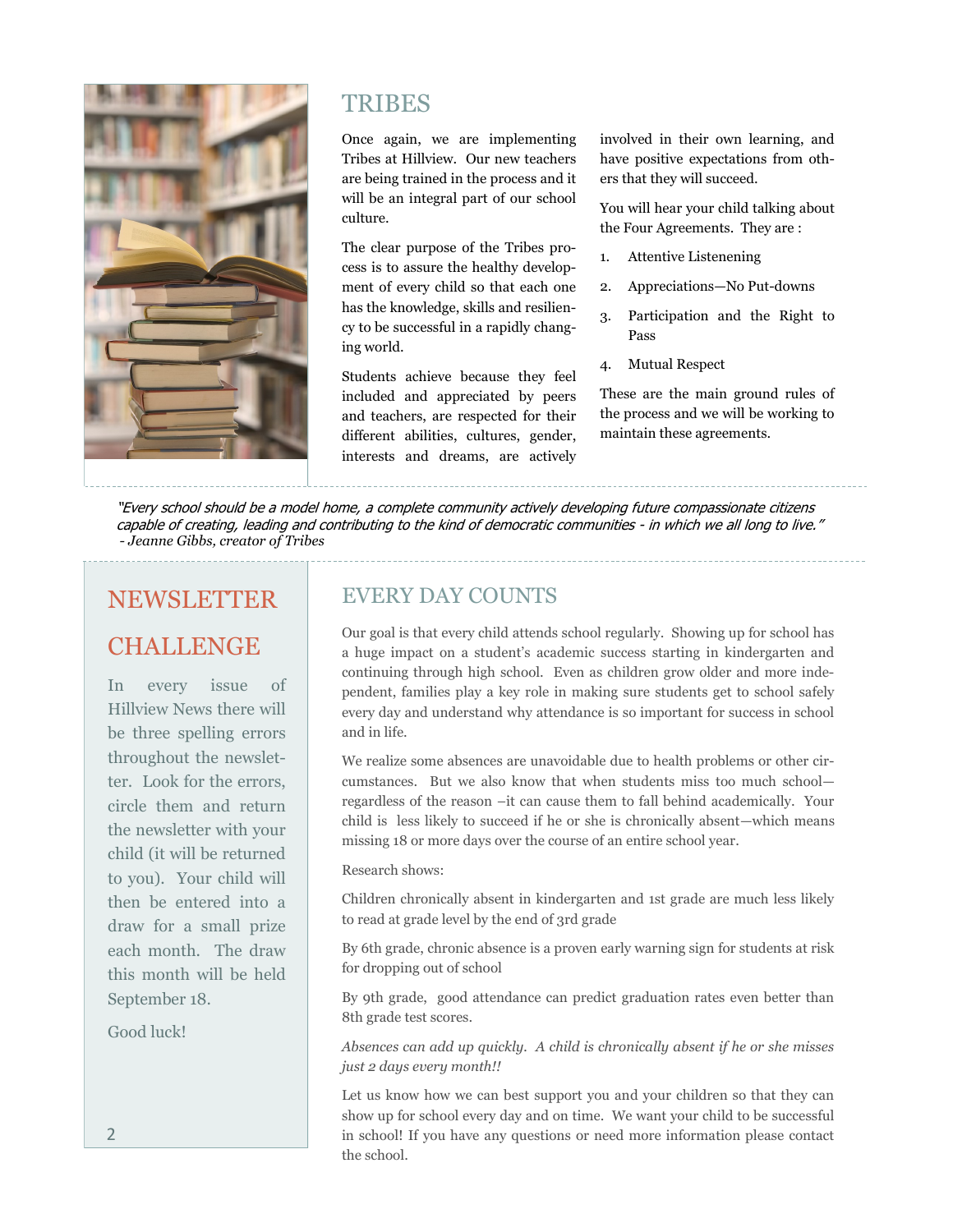

*National School Terry Fox Run Day last year.*

### NATIONAL SCHOOL TERRY FOX RUN— SEPT 30

Can they do it again? Last year the students accepted the challenge to raise the equivalent of \$5 per student which equalled \$165. They surpassed that goal, raising a whopping \$393!! The down side (for the teachers) was that in beating their goal, those who did fundraise, had the opportunity to throw a pie in the face of one of their teachers! It was so much fun and the students have been asking if we can do it again! So, the challenge has been made:

- Raise the equivalent of \$5 per student, a total of \$135, for cancer research and then the students who participate will be able to throw a pie in the face of one of the staff!

### FOR YOUR INFORMATION

We at Hillview School are dedicated to providing the best possible learning environment for your child. We provide differentiated instruction to your child which means we work with your child at his or her ability level in order to strengthen the skills necessary to be successful. This will look different for every child, so it may look like your child is not working "at his grade" but in fact , he is using strategies and materials to best suit his needs to cover the content of his grade.

Because we have combined graeds, we also do something called "cycling". Due to time restrictions, it is very difficult to cover every subject for every grade. As a result we "cycle" Science and Social Studies. We are now in year one of a three year cycle. For example, last year, your then grade 4 student studied grade 6 Science and Social. This year in grade 5, she will be studying grade 4 Science and Social. Next year, in grade 6, she will cover the grade 5 Science and Social content. In a 3 year cycle, your child will receive all of the material required, just not in the traditional order. The same is so for the grade 1-3 class. We only do this for Science and Social as Math and Language Arts require concepts to be taught in a particular order.

If you would like more information on this please don't hesitate to call.